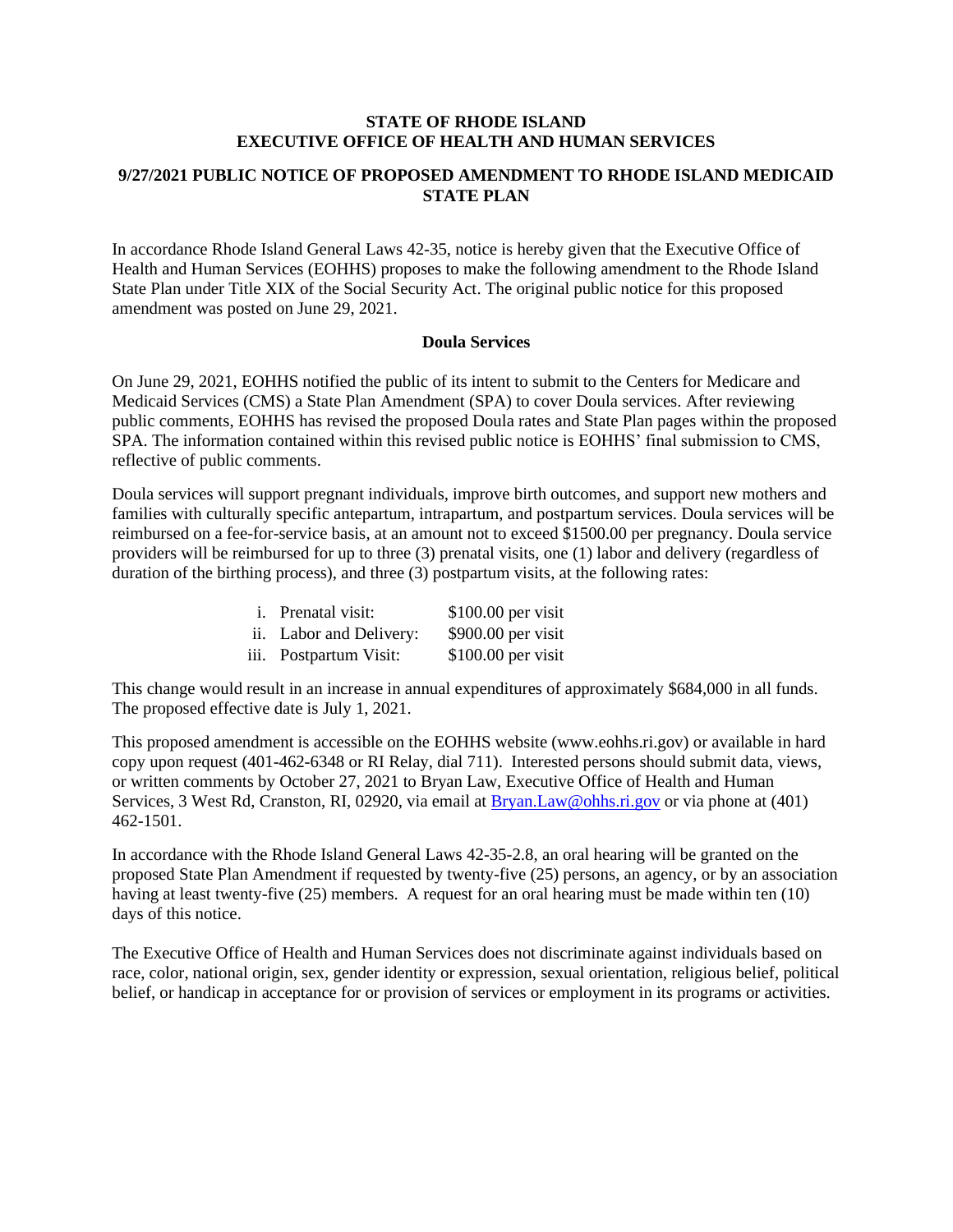# **Proposed State Plan Pages**

## **Coverage Description**

### aa. Doula Services.

- 1. Scope of services: A doula may provide services to a pregnant individual such as:
	- Services to support pregnant individuals, improve birth outcomes, and support new mothers and families with cultural specific antepartum, intrapartum, and postpartum services, referrals and advocacy;
	- Advocating for and supporting physiological birth, breastfeeding, and parenting for their client;
	- Supporting the pregnancy, labor, and birth by providing emotional and physical support with traditional comfort measures and educational materials, as well as assistance during the transition to parenthood in the initial postpartum period;
	- Empowering pregnant people and new mothers with evidence-based information to choose best practices for birth, breastfeeding, and infant care;
	- Providing support to the laboring client until the birth of the baby;
	- Referring clients to their health care provider for medical advice for care outside of the scope of doula scope of practice;
	- Working as a member of the client's multidisciplinary team; and
	- Offering evidence-based information on infant feeding, emotional and physical recovery from childbirth, and other issues related to the postpartum period.
- 2. Benefits: A member shall be allowed to utilize doula services at any point during and after pregnancy with proper documentation of a positive pregnancy test result. This also includes at-home pregnancy screening. All visits will be documented and billed for reimbursement with the proper billing code as described in the provider manual.
	- A member is allowed up to three prenatal visits. Prenatal visits may include screening, case management and home health aide/certified nursing assistant.
	- Labor and Delivery shall be covered regardless of the duration of the birthing process. While labor and delivery of a live birth is the hopeful outcome, not all expectant mothers deliver a live birth. The postpartum period up to 12 months is the most critical time for a new mother whether a live birth occurs or not. Doula services pose an effective interdisciplinary solution for families during this timeframe. If a member's pregnancy does not result in a live birth, the allotted benefit amount remaining from prenatal and labor and delivery can be used towards postpartum and/or bereavement supports.
	- A member is allowed up to three postpartum visits.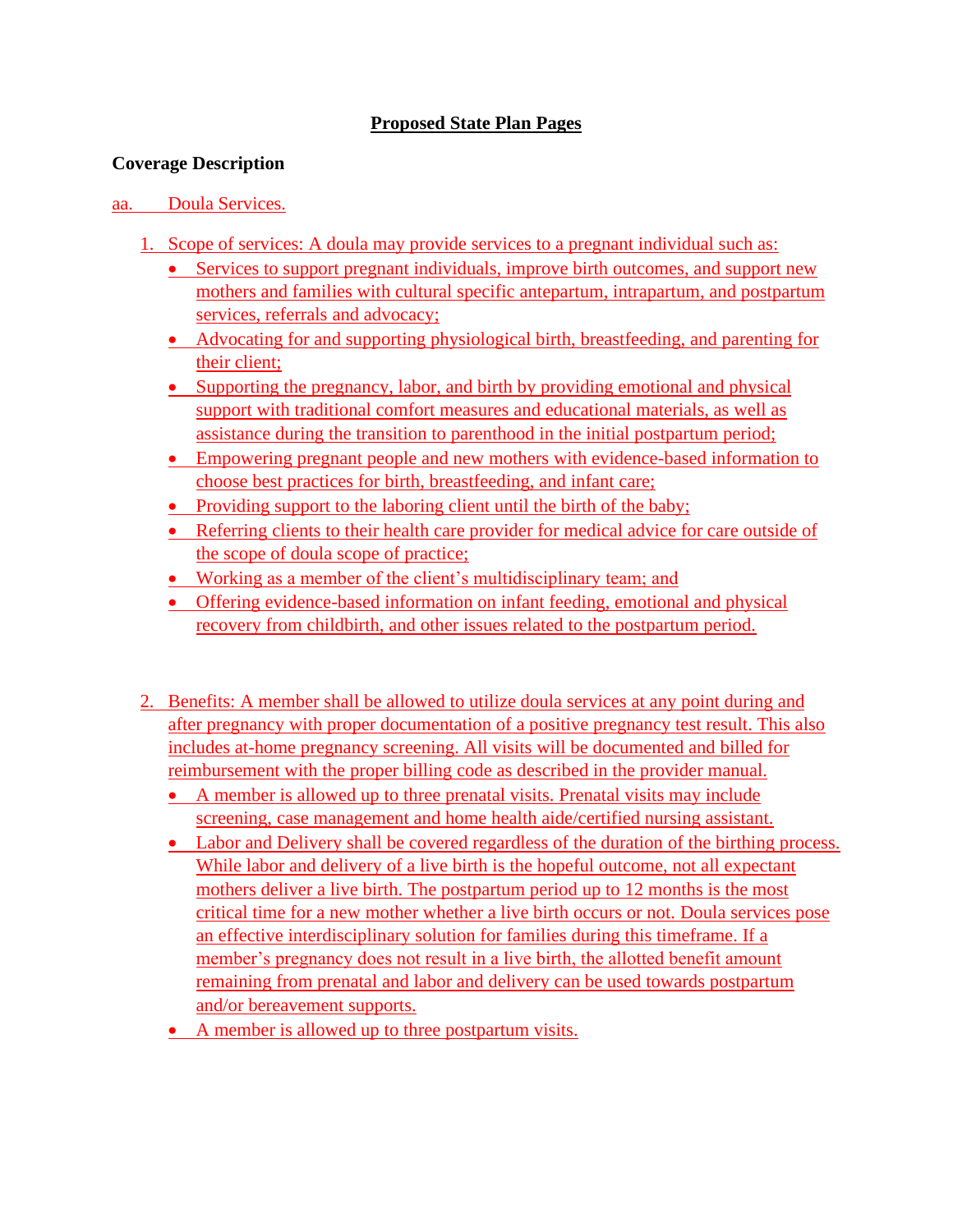## **Payment Description**

### aa. Doula Services.

- 1. Payment methodology:
	- a. Payment is based on a fee schedule; and the specific fees are determined by the stage of pregnancy (prenatal, labor/delivery, or postpartum). The rates are accessible on the EOHHS website here: [https://eohhs.ri.gov/providers](https://eohhs.ri.gov/providers-partners/fee-schedules)[partners/fee-schedules.](https://eohhs.ri.gov/providers-partners/fee-schedules) A doula may not receive more than \$1500.00 per pregnancy. In order to bill each visit for the rate, the doula must have visited the member for at least 60 minutes.
	- b. The rates are structured to capture all of the staff costs associated with providing doula services, including providing emotional and physical support with traditional comfort measures and educational materials, as well as assistance during the transition to parenthood in the initial postpartum period; education on pregnancy, labor, and birth; meetings with the member's interdisciplinary care team; screening; case management; postpartum and/or bereavement supports; telephone time; travel time; and time writing case notes.
	- c. Payment does not include room and board.
- 2. Provider Qualifications:
	- a. To be eligible for reimbursement for doula services, a provider must meet the following qualifications:
		- i. Be certified as a doula by the Rhode Island Certification Board.
	- b. A doula who can provide alternative and sufficient documentation of training and practice as a doula for a period of at least six (6) months prior to July 1, 2021 shall not be required to provide the certificate or letter as required above until December 31, 2022, and shall have six (6) months to complete the training requirements.
	- c. Supervision: No insurer or hospital or medical service corporation may require supervision, signature, or referral by any other health care provider as a condition of reimbursement.

# 3. Rate Increases:

EOHHS does not increase rates based on a set inflation factor on a pre-determined basis.

## 4. Limitations:

- a. There are no supervision requirements for this service.
- b. A doula shall not receive reimbursement for more than three (3) prenatal visits, one (1) labor and delivery visit, and three (3) postpartum visits per pregnancy, regardless of the number of infants involved. There are no prior authorization requirements for the three (3) prenatal visits, one (1) labor and delivery visit, and three (3) postpartum visits.
- c. If a member's pregnancy does not result in a live birth, or if the member did not receive the full allotment of three (3) prenatal visits and/or one (1) labor and